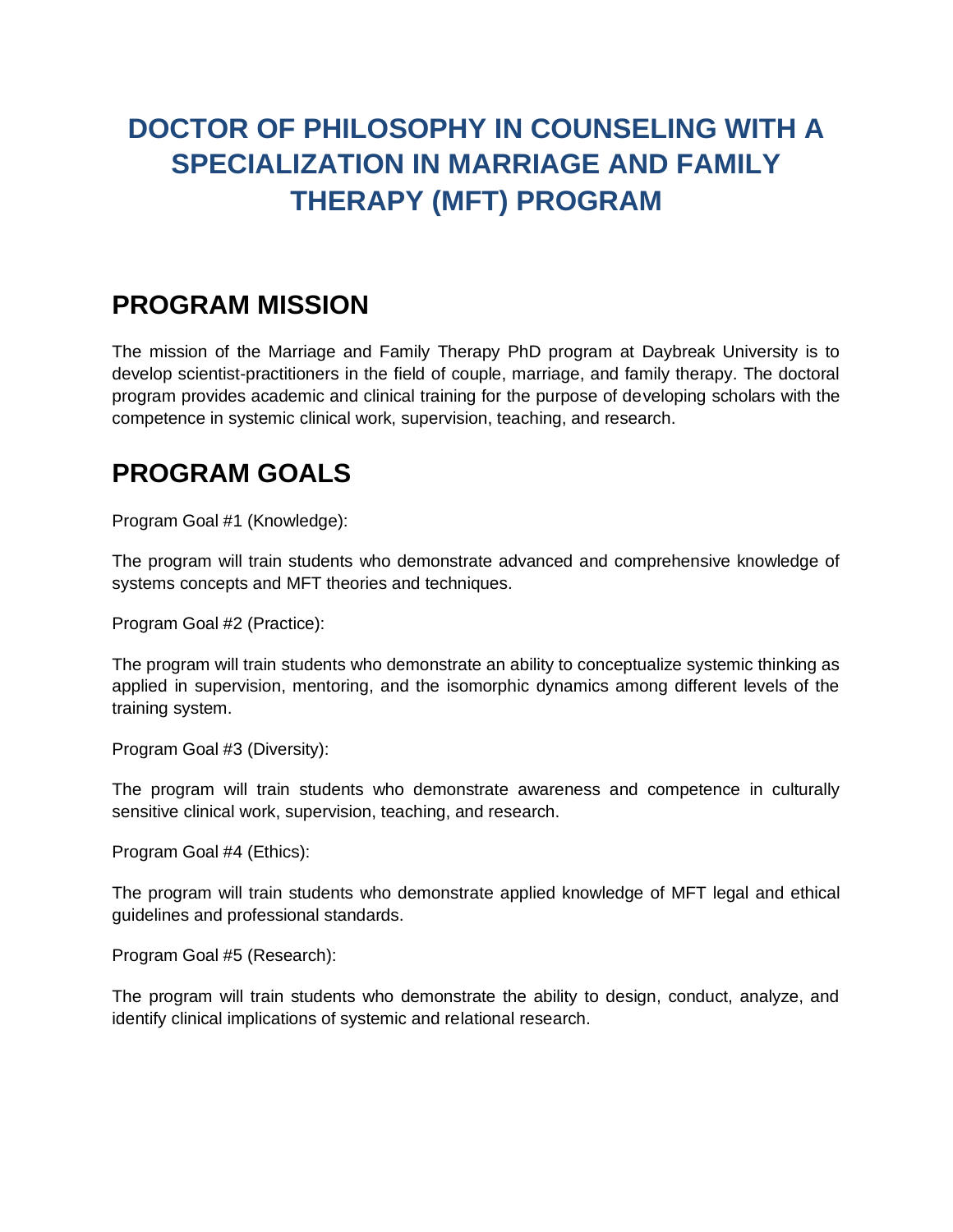### **STUDENT LEARNING OUTCOMES**

SLO #1 (Knowledge): Students will demonstrate competence in advanced MFT models and techniques.

SLO #2 (Practice): Students will demonstrate the ability to integrate systems concepts and MFT theories in their clinical work, supervision, teaching, and research.

SLO #3 (Diversity): Students will demonstrate understanding of contextual factors and respect for diversity and inclusion in their clinical work, supervision, teaching, and research.

SLO #4 (Ethics): Students will demonstrate competence in ethical and professional clinical work, supervision, teaching, and research.

SLO #5 (Research): Students will conduct systemic and relational research that has clinical implications for marriage and family therapy.

# **DEGREE COMPLETION TIMELINES**

The program is a 93-quarter unit program including 18 units of dissertation. The course of study usually spans a period of 3 years. Students can expect to complete their coursework and dissertation in 3 years. Students must complete their study within seven years, beginning on the date of their first registration for Ph.D. courses. A Ph.D. student must carry 9 (7.5 as needed) or more units to be considered a full-time student. Those carrying fewer than nine (7.5 as needed) units are considered part-time students.

# **DEGREE COMPLETION REQUIREMENTS**

- 1. A completion of all required course work with a minimum grade point average (GPA) of 3.0.
- 2. A satisfactory pass of comprehensive exam
- 3. A satisfactory completion of dissertation
- 4. A satisfactory of Advanced Clinical Experience
- 5. A satisfactory pass of oral defense of a dissertation
- 6. A settlement of all financial obligations with the University

Students gain knowledge and insights from class lectures to integrate them into their course papers and dissertation research issues. Each student is provided with a primary advisor for their dissertation. The primary advisor supervises his or her student to specify and deepen their research focus. Three dissertation committee members including a primary advisor guides a student's dissertation. The program fosters an ethos of mutual learning so that students will develop constructive and collaborative habits of collegiality as they work together on their degrees. Students must earn at least 75% of the credit hours required for the degree through Daybreak University.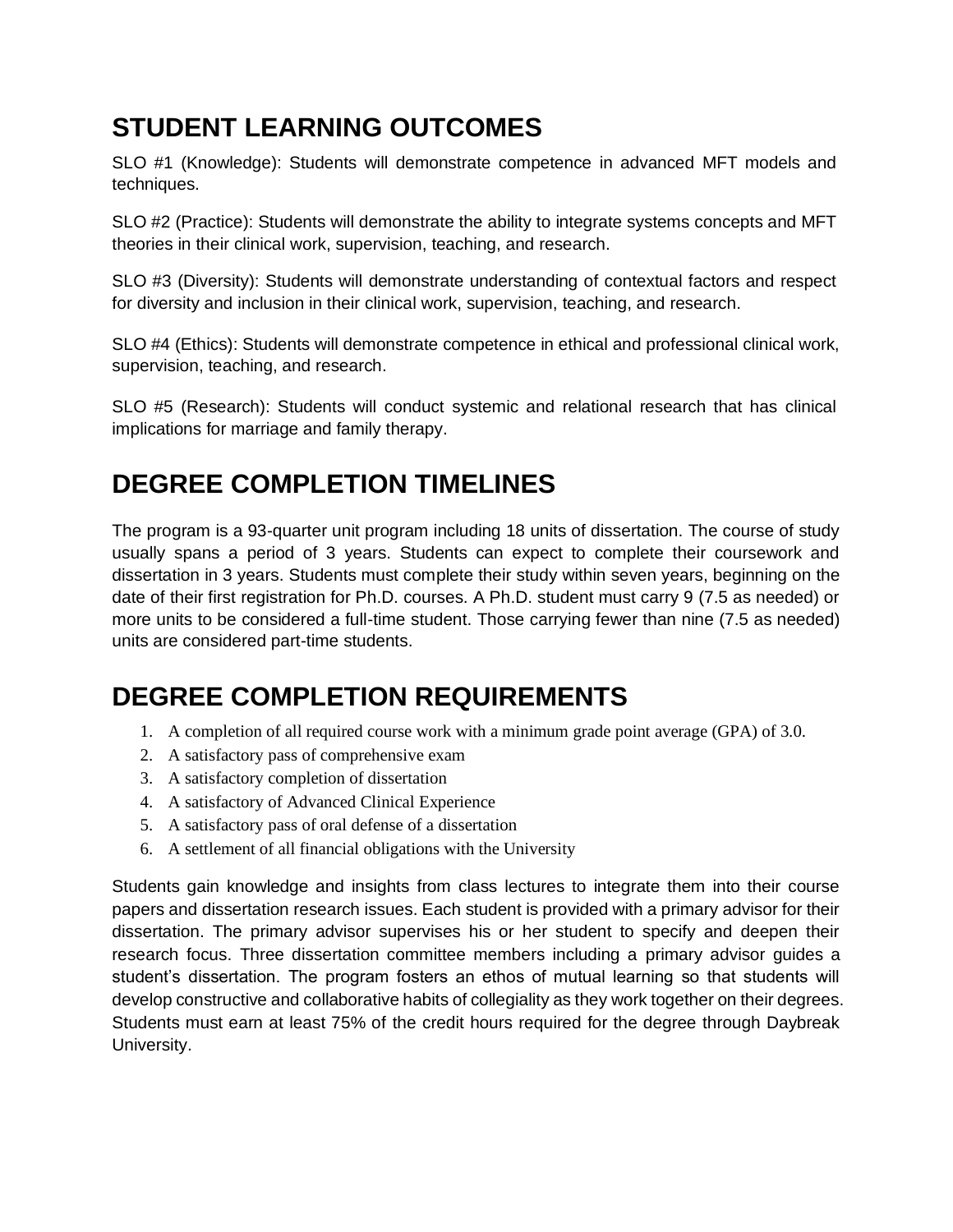# **COMPREHENSIVE EXAMINATION**

All candidates for the Ph.D. degree must pass a written comprehensive examination over the major field of study. These examinations serve as a major means of evaluating the student's academic competency in the major area. Comprehensive examinations may be taken any time after completion of 63 units of Ph.D. coursework. Only two retakes of the examination are permitted.

# **ADVANCED PRACTICAL EXPERIENCE**

All Marriage and Family Therapy students are required to complete an Advanced Practical Experience during their third year in the program. This experience must last for a minimum of 6 months.

#### Advanced Practical Experience Competencies

In accordance with the program's educational outcomes, and in order to complete the requirements of the Advanced Practical Experience, MFT doctoral students must demonstrate competence in at least two of the following areas:

1. Research & Scholarship: Application of qualitative or quantitative research methods and writing skills to produce presentations and publications. This does not include dissertation research.

2. MFT Supervision: Supervise trainees and receive supervision mentoring to become an AAMFT Approved Supervisor.

3. Teaching: Take major responsibility for teaching undergraduate or graduate students in courses related to marriage and family therapy.

4. Grant Writing: Take major responsibility for writing a research or service delivery grant in a supervised work setting.

5. Clinical Practice: Obtain direct clinical contact hours with individuals, couples, and families. All client contact must be supervised. Students may begin the clinical hours in their third term and complete required clinical hours with supervision following.

- 1. 200 Clinical hours (75 hours of Relational Cases)
- 2. 70 Supervision hours
	- 35 hours: Raw data at least (e.g., audio, video, etc.)
	- Group Supervision: Up to 8 people.
	- Personal Supervision: Up to 2 people.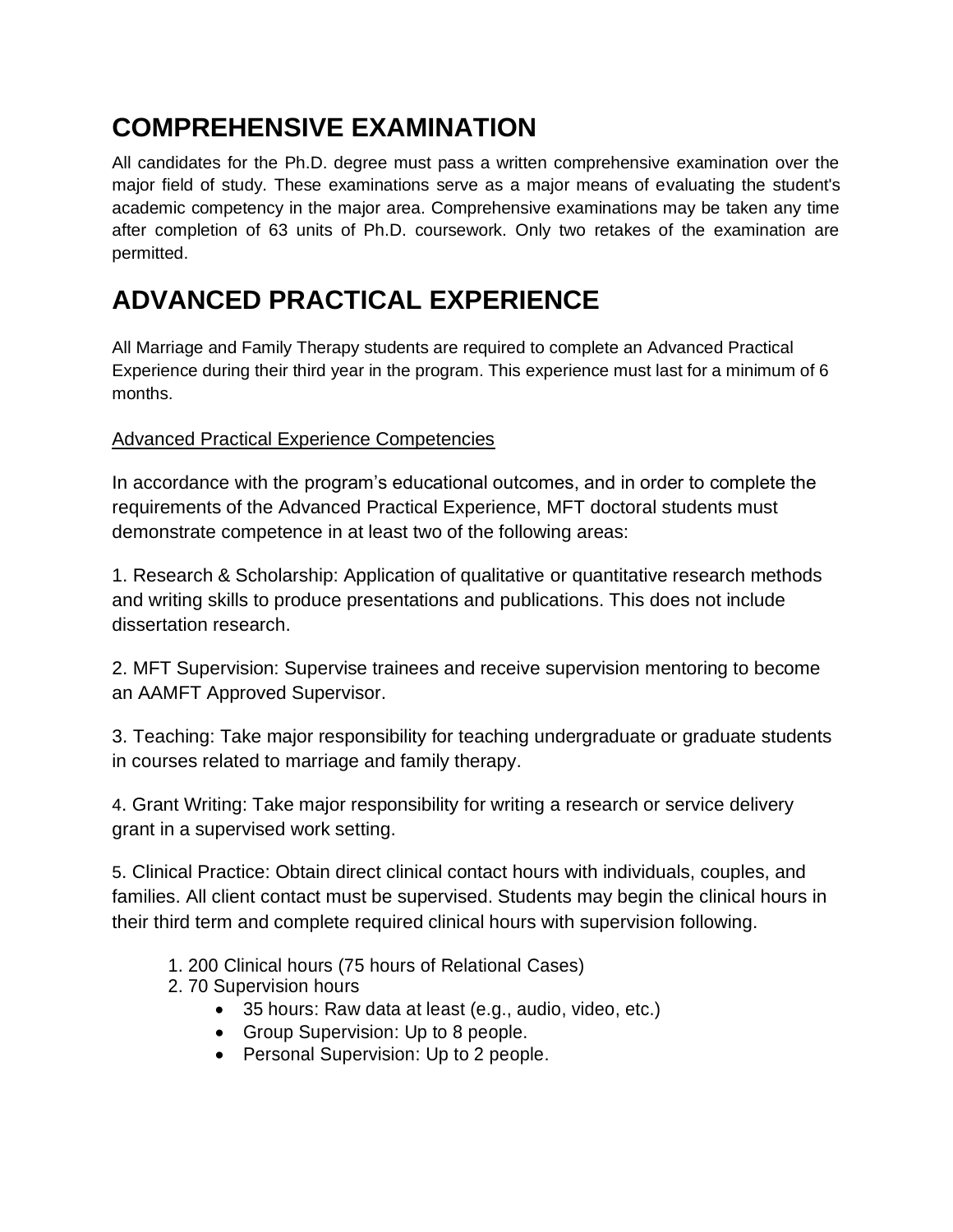\* If students enter the Doctoral Program without completing the COAMFTE Master's courses they must additionally conduct the COAMFTE MFT Master's required clinical hours (300 clinical hours with 100 supervision hours).

#### **DISSERTATION**

The Ph.D. dissertation is the bulk of the doctoral program. Doctoral students have two options to complete their dissertation: (1) A Ph.D. dissertation which is between 100 to 200 pages in length (2) An article type dissertation. The article type dissertation includes one full-length article that is publishable quality in a peer-reviewed journal. This article must be empirical in nature; that is, the student should conduct original data analyses of some kind (e.g., quantitative, qualitative, historical, program development).

All dissertations should adhere to regulations and requirements from the Daybreak University. Students who are considering this format are strongly encouraged to confer with their dissertation chair as early as possible, since an article-style dissertation may not be the best approach for all students and dissertation topics.

# **AN ORAL DEFENSE OF A DISSERTATION**

The dissertation is prepared, submitted, and defended in an oral examination. Students can do this oral defense only after they have successfully completed course work, comprehensive examination, and a submission of dissertation.

#### **CURRICULUM**

| <b>Required Quarter Credits: 93</b><br>(Equivalent to 62 Semester Credits) |         |
|----------------------------------------------------------------------------|---------|
|                                                                            |         |
| <b>Course Titles</b>                                                       | Credits |
| ACA 1: Advanced Research                                                   |         |
| CFT 9000: PhD Research Methods I: Quantitative Research                    | 4.5     |
| CFT 9100: PhD Research Methods II: Qualitative Research                    | 4.5     |
| CFT 9200: PhD Research Publication Writing & Grant Writing                 | 4.5     |
| CFT 9600: PhD Dissertation I                                               | 4.5     |
| CFT 9600: PhD Dissertation II                                              | 4.5     |

**Ph.D. in Counseling with a Specialization in Marriage and Family Therapy (MFT)**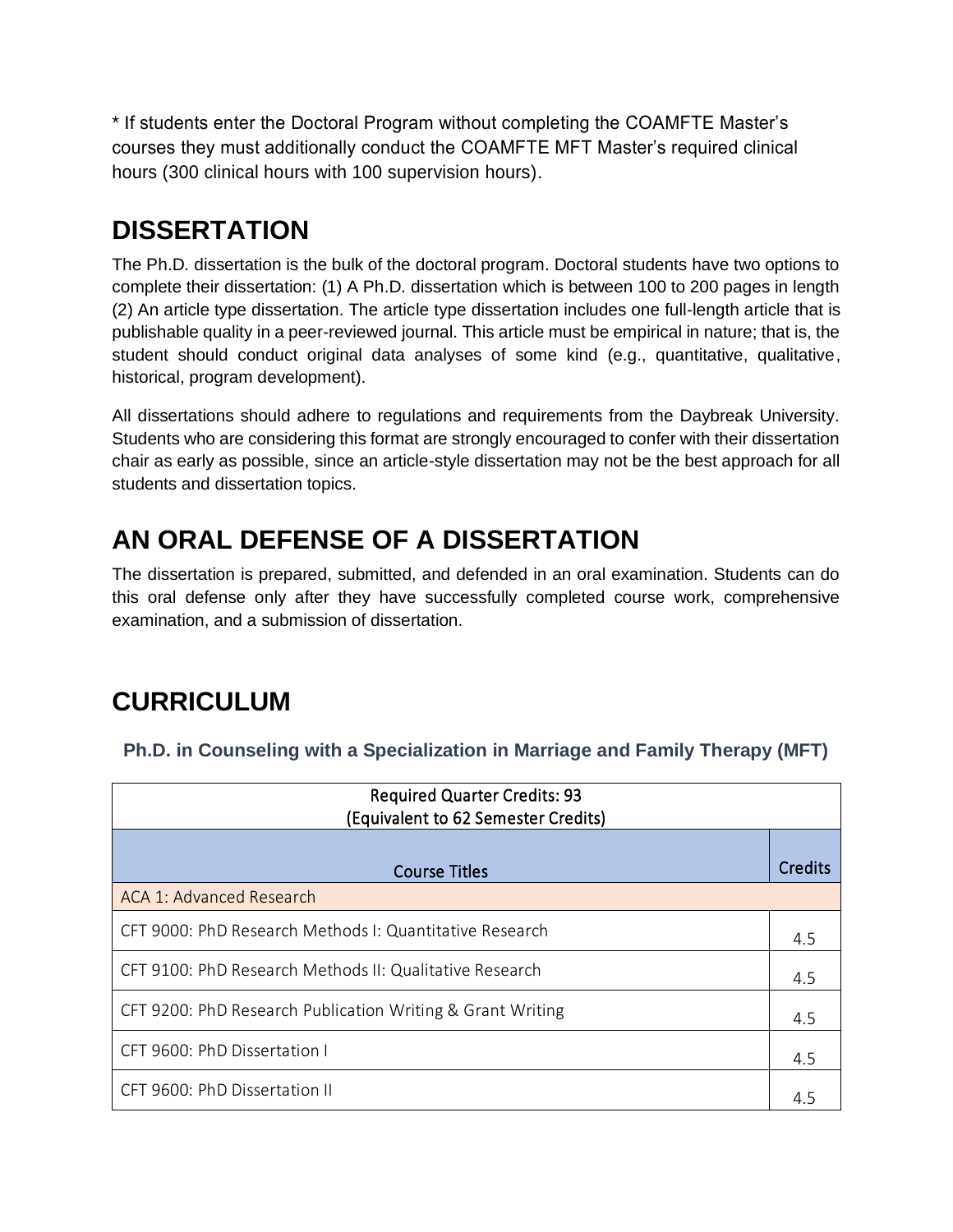| CFT 9600: PhD Dissertation III                                                                                                                                                                                                                                                             |     |  |
|--------------------------------------------------------------------------------------------------------------------------------------------------------------------------------------------------------------------------------------------------------------------------------------------|-----|--|
| CFT 9600: PhD Dissertation IV                                                                                                                                                                                                                                                              |     |  |
| ACA 2: Advanced Relational/Systemic Clinical Theory                                                                                                                                                                                                                                        |     |  |
| CFT 8700: Advanced Marriage and Family Therapy                                                                                                                                                                                                                                             | 4.5 |  |
| IRT 8100: Advanced Couple Relationship Therapy Theory and Training: Imago<br>Relationship Therapy                                                                                                                                                                                          | 4.5 |  |
| HST 8100: Human Sexuality Education II                                                                                                                                                                                                                                                     | 4.5 |  |
| ACA 3: Advanced Relational/Systemic Applications to Contemporary Challenges                                                                                                                                                                                                                |     |  |
| CFT 9700: MFT Professional Practice and Applications to Contemporary Challenges                                                                                                                                                                                                            | 4.5 |  |
| CFT 7900B: Practicum in Couples and Family Therapy<br>1. 200 Clinical hours (75 hours of Relational Cases)<br>2.70 Supervision hours<br>35 hours: Raw data at least (e.g., audio, video, etc.)<br>Group Supervision: Up to 8 people.<br>$\bullet$<br>Personal Supervision: Up to 2 people. | 9   |  |
| ACA 4: Foundations of Relational/Systemic Teaching, Supervision, Consultation &/or<br>Leadership                                                                                                                                                                                           |     |  |
| CFT 9800: Supervision of Supervision (Supervisor Training)                                                                                                                                                                                                                                 | 4.5 |  |
| CFT 9900: Professional Development Seminar                                                                                                                                                                                                                                                 | 3   |  |
| <b>Advanced Practical Experience</b>                                                                                                                                                                                                                                                       |     |  |
| CFT 9810: Supervision Practicum                                                                                                                                                                                                                                                            | 4.5 |  |
| CFT 9500: PhD Research Colloquium                                                                                                                                                                                                                                                          | 4.5 |  |
| <b>Electives</b>                                                                                                                                                                                                                                                                           | 18  |  |
| <b>Total Credits</b><br>*However, if you enter the COAMFTE Doctoral Program without completing the<br>COAMFTE Master's courses you must additionally conduct the COAMFTE MFT Master's<br>required courses and clinical hours.                                                              |     |  |

| <b>COAMFTE Required Courses</b>                                                                                                                                                                       |         |
|-------------------------------------------------------------------------------------------------------------------------------------------------------------------------------------------------------|---------|
| *However, if you enter the COAMFTE Doctoral Program without completing the<br>COAMFTE Master's courses you must additionally conduct the COAMFTE MFT<br>Master's required courses and clinical hours. | Credits |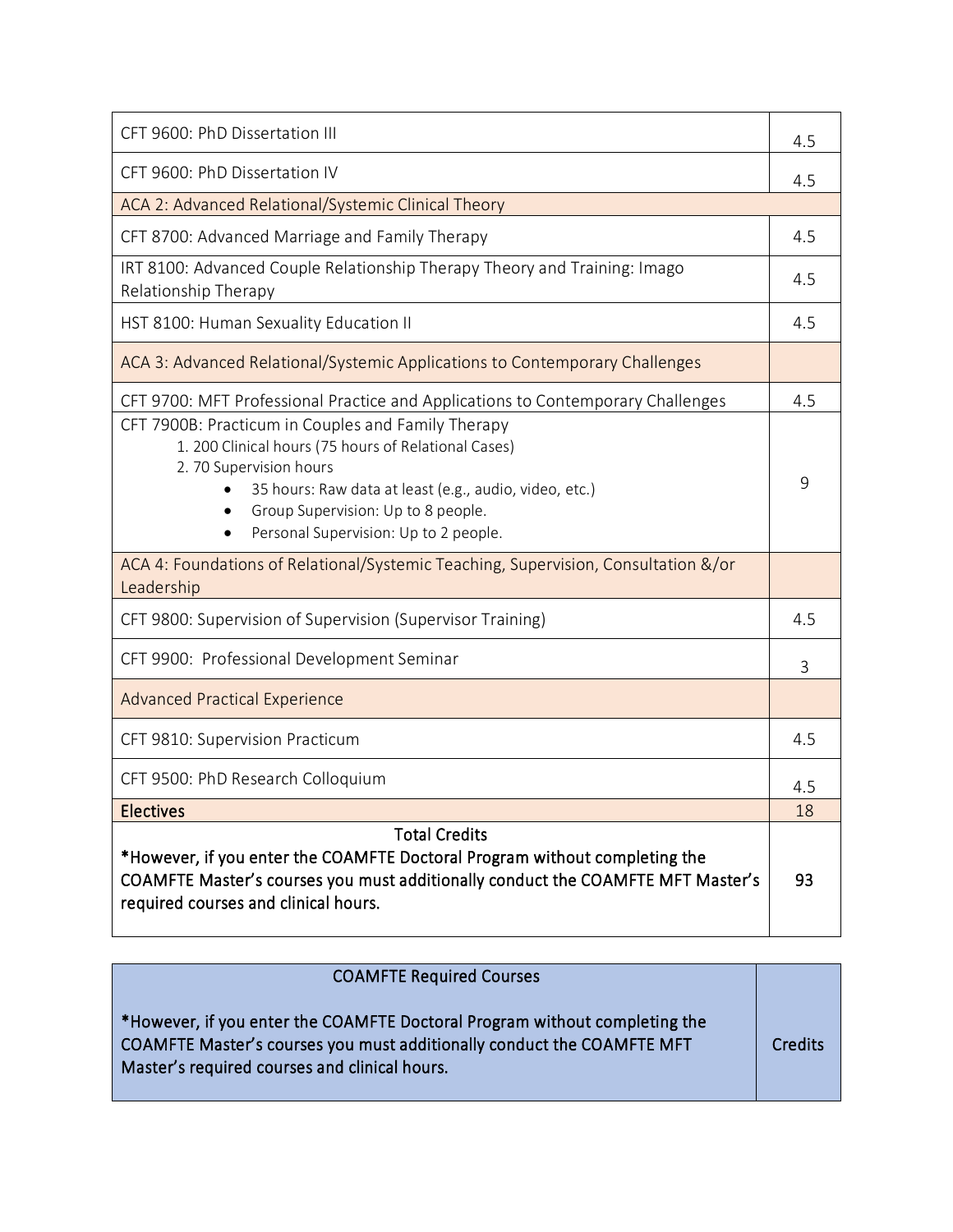| CFT 6010: Foundations of Couples and Family Therapy                                                                                                                                                                         |      |
|-----------------------------------------------------------------------------------------------------------------------------------------------------------------------------------------------------------------------------|------|
| CFT 6050: Clinical Research and Evaluation                                                                                                                                                                                  | 4.5  |
| CFT 6060: Psychopathology: Principles of the Diagnostic Process                                                                                                                                                             | 4.5  |
| CFT 6300: Diversity and Multicultural Counseling                                                                                                                                                                            | 4.5  |
| CFT 7000: Counseling and Psychotherapeutic Theories and Techniques: IPCST                                                                                                                                                   | 4.5  |
| CFT 6040: Group Therapy Process and Techniques                                                                                                                                                                              | 4.5  |
| CFT 6030: Couples Relationship Therapy                                                                                                                                                                                      | 4.5  |
| CFT 6600: Law, Professional Ethics, and Community Practice                                                                                                                                                                  | 4.5  |
| HST 6000: Human Sexuality Education I                                                                                                                                                                                       | 4.5  |
| CFT 6090: Human Growth and Family Development Across the Life Span                                                                                                                                                          |      |
| <b>Clinical Requirement</b>                                                                                                                                                                                                 |      |
| CFT 7900B: Practicum in Couples and Family Therapy                                                                                                                                                                          | 22.5 |
| 1. 300 Clinical hours (100 hours of Relational Cases)<br>2. 100 Supervision hours)<br>50 hours: Raw data at least (e.g., audio, video, etc.)<br>Group Supervision: Up to 8 people.<br>Personal Supervision: Up to 2 people. |      |

#### General Electives for COAMFTE MFT (Ph.D.)

| No. | <b>Course Titles</b>                                                            |     |  |  |
|-----|---------------------------------------------------------------------------------|-----|--|--|
| 1   | CFT 6070: Psychopharmacology                                                    | 4.5 |  |  |
| 2   | CFT 6080: Assessment, Appraisal, and Psychological Testing                      | 4.5 |  |  |
| 3   | CFT 6100: Child, Partner, and Elder/Dependent Abuse Assessment and Intervention | 4.5 |  |  |
| 4   | CFT 6200: Community Mental Health Counseling                                    | 4.5 |  |  |
| 5   | CFT 6500: Chemical Dependency and Addiction Counseling                          | 4.5 |  |  |
| 6   | CFT 6700: Trauma and Collaborative Care                                         | 4.5 |  |  |
| 7   | IRT 7200: Advanced Imago Relationship Therapy                                   | 4.5 |  |  |
| 8   | IRT 8600: Relationology                                                         | 3   |  |  |
| 9   | CFT 8100: Cinema Story and Counseling                                           | 4.5 |  |  |
| 10  | CFT 9200: Self of the Therapist                                                 | 4.5 |  |  |